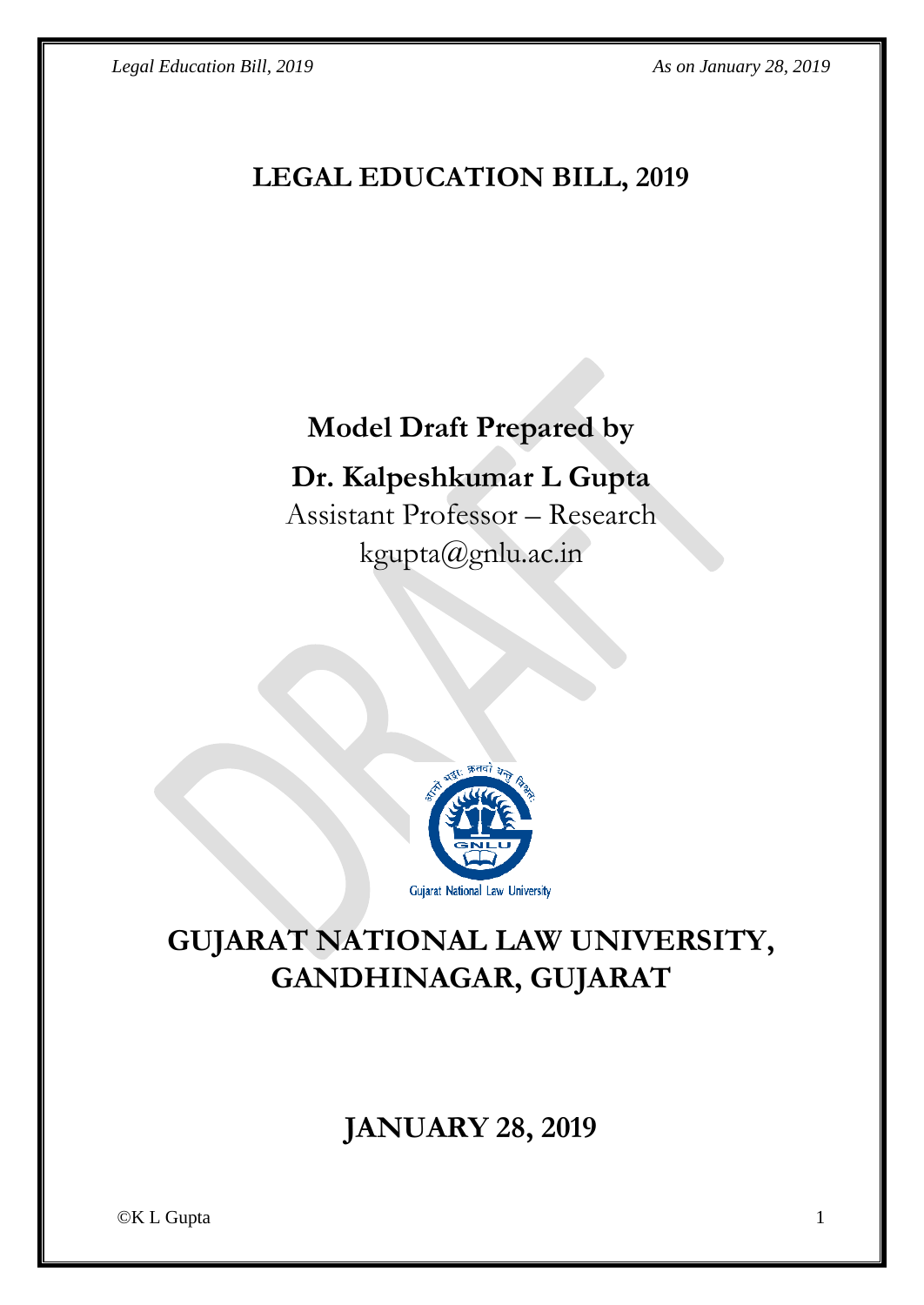### **LEGAL EDUCATION BILL, 2019**

\_\_\_\_\_\_\_\_\_\_\_\_\_\_\_\_\_\_\_\_\_

#### **ARRANGEMENT OF SECTIONS**

#### **SECTIONS CHAPTERS**

#### **CHAPTER 1 PRELIMINARY**

- 1 Short title. Extent and commencement<br>2 Definitions
- **Definitions**

#### **CHAPTER 2 DIRECTORATE GENERAL OF LEGAL EDUCATION**

- 3 Composition of Directorate General of Legal Education
- 4 Functions
- 5 Term of Office
- 6 Removal

#### **CHAPTER 3 EXPERT COMMITTEES**

- 7 Expert Committee on Curriculum Development
- 8 Expert Committee on Clinical Legal Education & Training
- 9 Expert Committee on Legal Research

#### **CHAPTER 4 DIRECTORATE OF LEGAL EDUCATION**

- 10 Composition of Directorate of Legal Education
- 11 Functions
- 12 Term of Office
- 13 Removal

#### **CHAPTER 5 DISTRICT LEGAL EDUCATION OFFICER**

- 14 Appointment of District Legal Education Officer
- 15 Functions

#### **CHAPTER 6 NATIONAL LAW TEACHER'S ACADEMY**

16 Establishment of National Law Teacher's Academy

©K L Gupta 2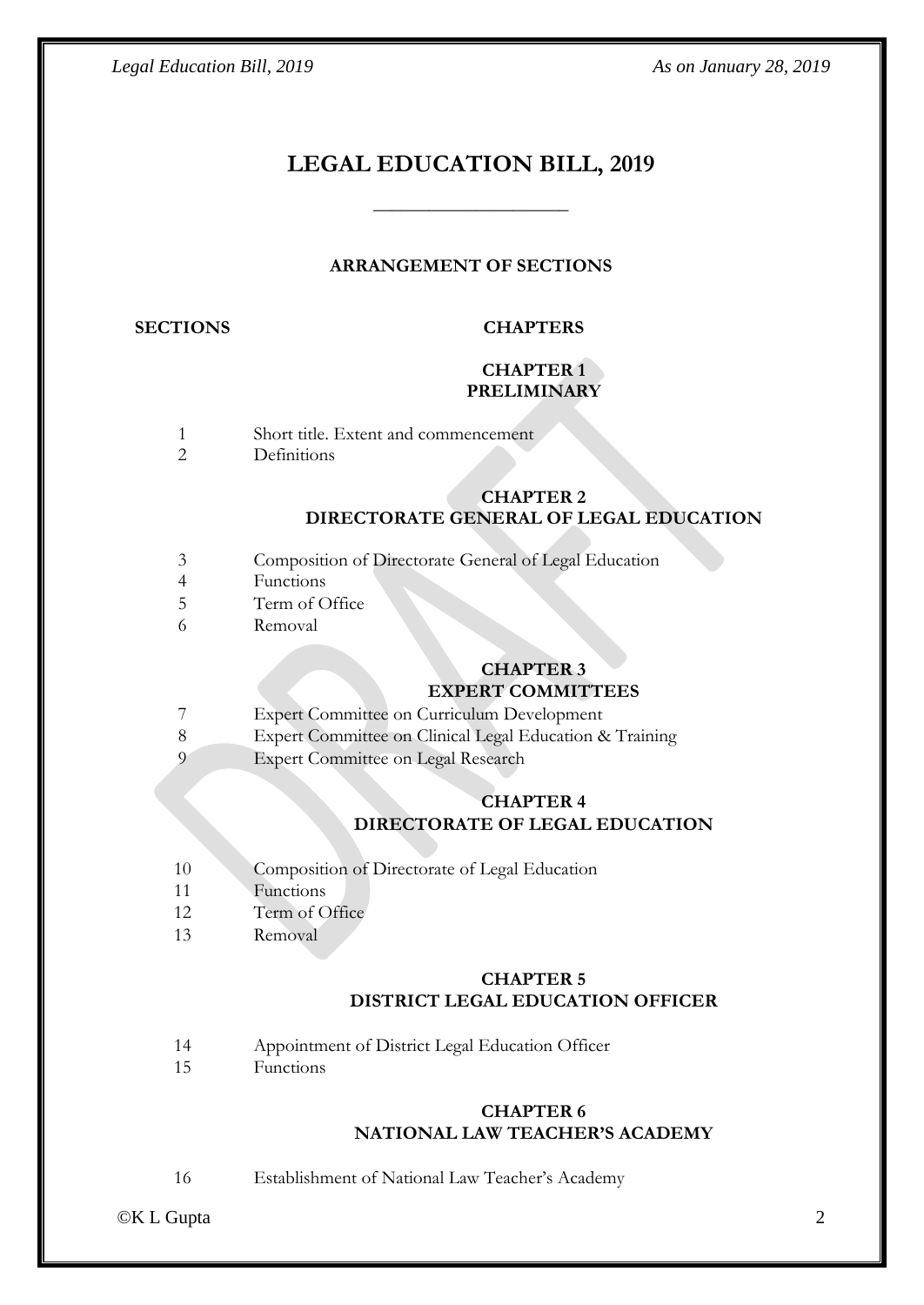*Legal Education Bill, 2019 As on January 28, 2019* 

17 Functions

#### **CHAPTER 7 MISCELLANEOUS**

- 18 Monitoring of Report
- 19 Power to make rules by appropriate government
- 20 Power to remove difficulties

©K L Gupta 3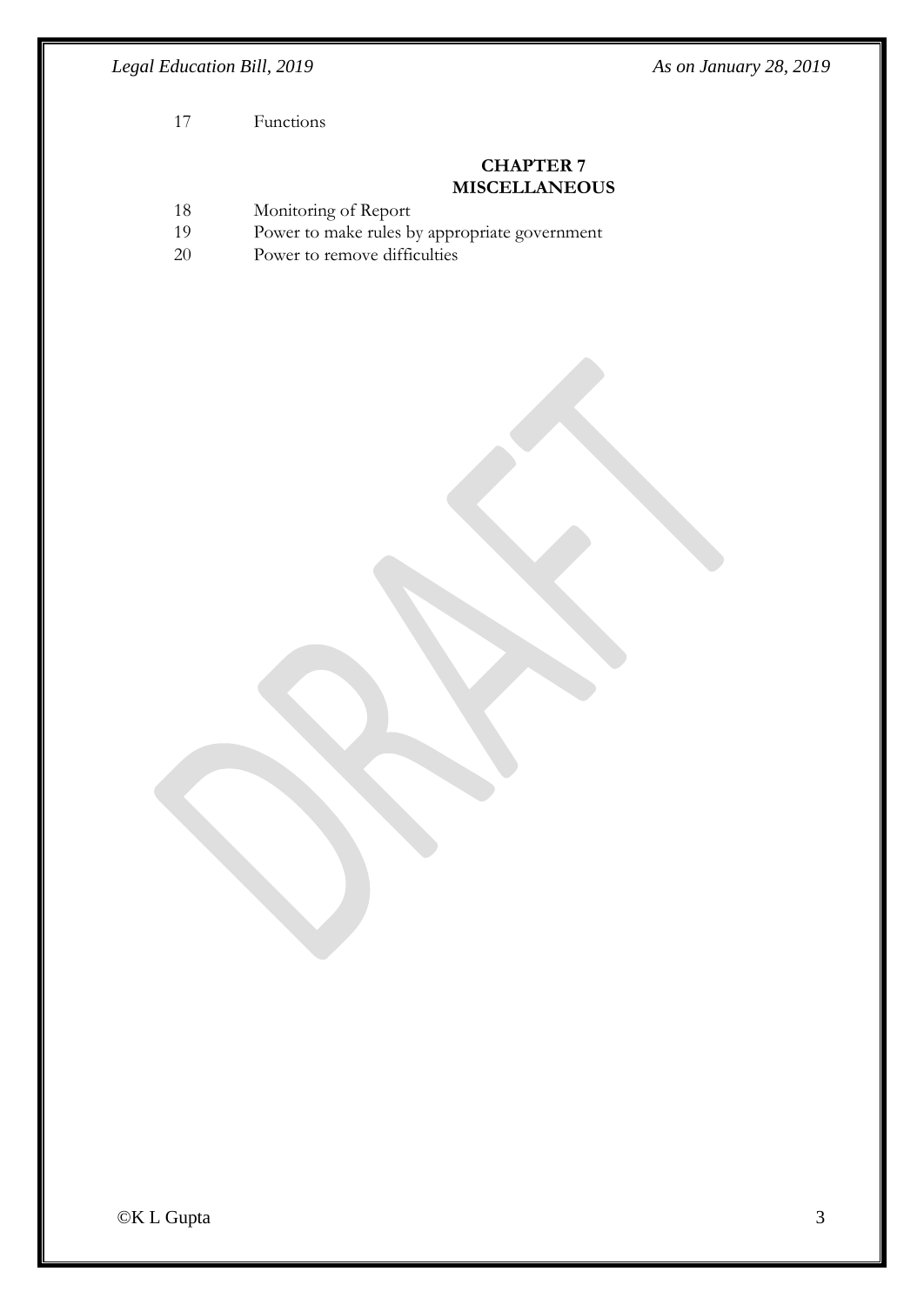*Legal Education Bill, 2019 As on January 28, 2019* 



**Contact**

## **Dr. Kalpeshkumar L Gupta**

**Assistant Professor (Research) Gujarat National Law University Attalika Avenue, Knowledge Corridor, Koba - Gandhinagar -382426 (Gujarat), INDIA Mobile :- +91-9924897691| Email :- kgupta@gnlu.ac.in**